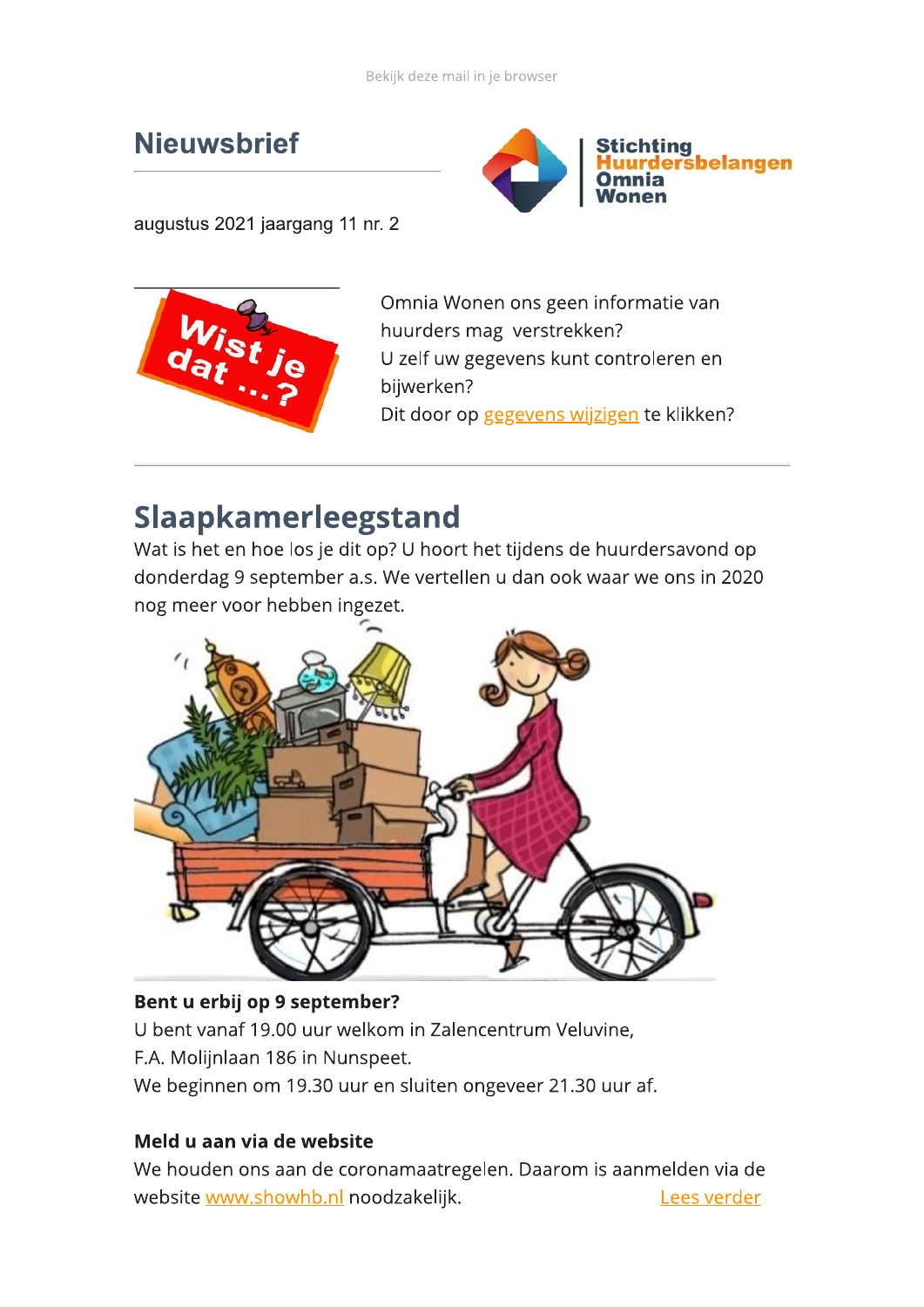

### Eenmalige nuurverlaging

Omnia Wonen houdt bij het toewijzen van huizen rekening met het inkomen van huurders. Toch zijn er huurders die een te hoge **Eenmalige huurverlaging**<br>
Omnia Wonen houdt bij het<br>
toewijzen van huizen rekening met<br>
het inkomen van huurders. Toch<br>
zijn er huurders die een te hoge<br>
huur betalen ten opzichte van hun<br>
inkomen. Bijvoorbeeld omdat hun<br> inkomen. Bijvoorbeeld omdat hun inkomen is gedaald tijdens de toewijzen van huizen rekening m<br>
het inkomen van huurders. Toch<br>
zijn er huurders die een te hoge<br>
huur betalen ten opzichte van hui<br>
inkomen. Bijvoorbeeld omdat hu<br>
inkomen is gedaald tijdens de<br>
huurperiode. Huurders met laag inkomen die in een relatief dure huurwoning wonen, hebben huur betalen ten opzichte van hun<br>inkomen. Bijvoorbeeld omdat hun<br>inkomen is gedaald tijdens de<br>huurperiode. Huurders met een<br>laag inkomen die in een relatief<br>dure huurwoning wonen, hebben<br>in 2021 eenmalig recht op<br>huurver huurverlaging. Omnia Wonen heeft hiervoor bij de Belastingdienst huurperiode. Huurders met een<br>laag inkomen die in een relatief<br>dure huurwoning wonen, hebben<br>in 2021 eenmalig recht op<br>huurverlaging. Omnia Wonen hee<br>hiervoor bij de Belastingdienst<br>informatie opgevraagd. Als u<br>voldeed aan voldeed aan de voorwaarden, heeft u bericht van Omnia Wonen gekregen Kreeg u na 2019 minder inkomen? Dan komt u misschien toch in aanmerking voor huurverlaging. lees verder

#### Dit jaar geen huurverhoging

leder jaar past Omnia Wonen op 1 juli de huur aan maar dit jaar gebeurde dat niet: de huren blijven gelijk tot 1 juli 2022. Dat heeft de overheid besloten. Hiermee komen woningcorporaties huurders tegemoet in de coronacrisis. Het bevriezen van de huurprijzen geldt voor alle huurders die nu een huurwoning van Omnia Wonen huren.

Uitzonderingen

Maakt Omina Wonen huizen van huurders die nu al van Omnia Wonen huren duurzamer? Dan mag Omnia Wonen in ruil voor de investering en de besparing op de energielasten, ook een huurverhoging vragen. The same of the same of the same of the same of the same of the same of the same of the same of the same of the same of the same of the same of the same of the same of the sa

#### Huren van 'scheefhuurders' sneller omhoog

Vanaf 1 juli 2022 gelden er voor huurders met een te hoog inkomen nieuwe regels voor het verhogen van de huur. De huurverhoging wordt afhankelijk van het inkomen. Ligt het inkomen boven de grens? Dan kan de maandhuur met  $\epsilon$  50 of  $\epsilon$  100 omhoog. Deze inkomensafhankelijke huurverhoging vervangt de gebruikelijke huurverhoging.

Huishouden Hoge middeninkomens Hoge inkomens Eenpersoons  $\epsilon$ 47.077 –  $\epsilon$ 55.500 Hoger dan  $\epsilon$  55.500 Meerpersoons  $\epsilon$ 54.196 - $\epsilon$ 74.000 Hoger dan  $\epsilon$ 74.000 Huurverhoging Maximaal  $\epsilon$ 50 Maximaal  $\epsilon$ 100